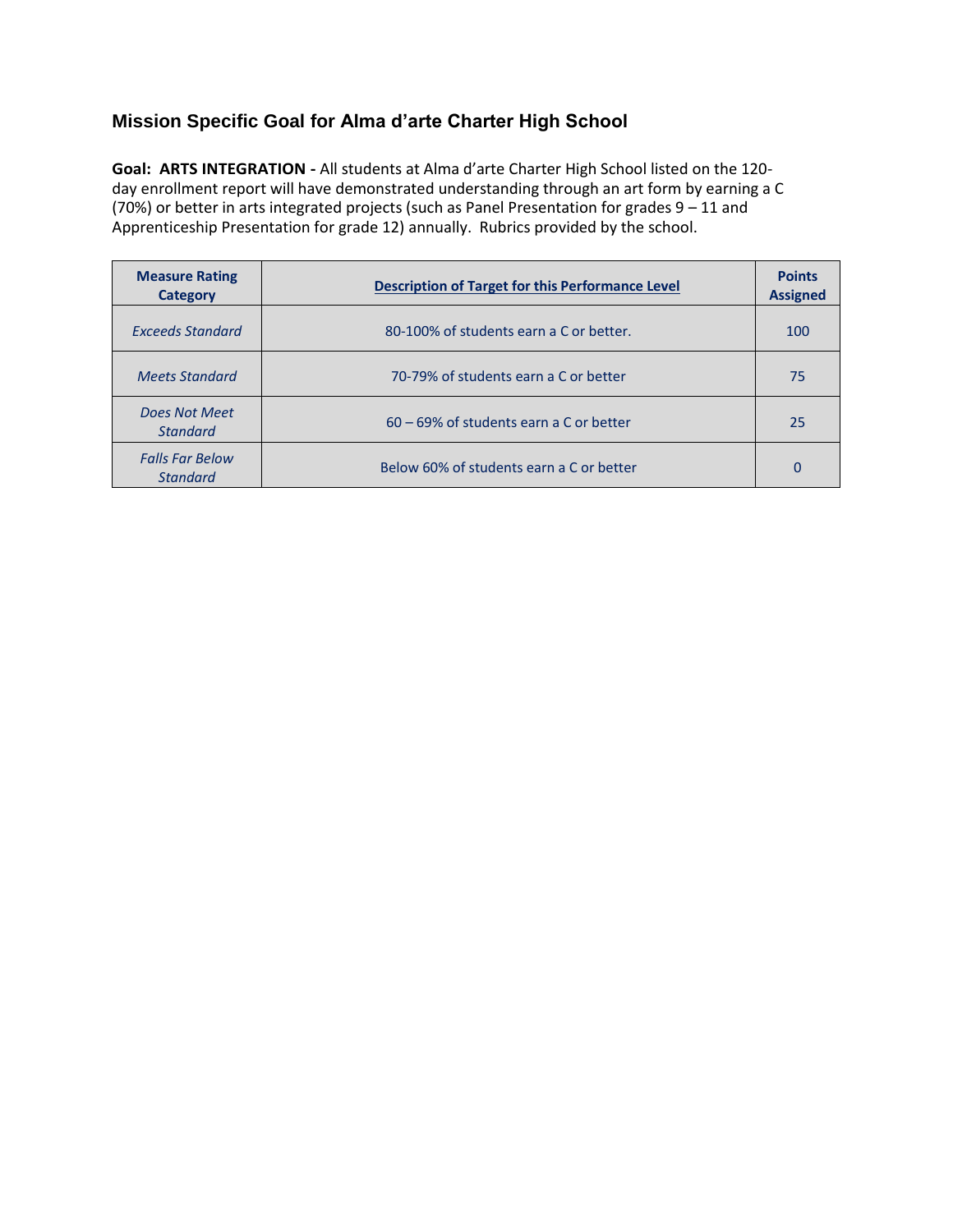# **Mission Specific Goals for CESAR CHAVEZ COMMUNITY SCHOOL**

**Goal #1**: CCCS graduates from the prior school year will be employed fulltime, enrolled in twoyear or four-year post-secondary education, job training or certification program, full-time parenting, and/or enlisted in armed services as measured by post graduate surveys administered to at least 75% of prior graduates during the fall semester of the current year.

| <b>Measure Rating</b><br>Category         | <b>Description of Target for this Performance Level</b>                                                  | <b>Points</b><br><b>Assigned</b> |
|-------------------------------------------|----------------------------------------------------------------------------------------------------------|----------------------------------|
| <b>Exceeds Standard</b>                   | 86% or more of prior year graduates follow through in at least<br>one of the post-graduate categories.   | 100                              |
| <b>Meets Standard</b>                     | 75-85% of those follow through in at least one of the post-<br>graduate categories.                      | 75                               |
| <b>Does Not Meet</b><br><b>Standard</b>   | 50-74% of prior year graduates follow through in at least one of<br>the post-graduate categories.        | 25                               |
| <b>Falls Far Below</b><br><b>Standard</b> | Less than 50% of prior year graduates follow through in<br>at least one of the post-graduate categories. | 0                                |

Goal #2: Goal #2: Seniors who were enrolled on the 40<sup>th</sup> day will be prepared for their next step in life. Success will be demonstrated by their completion of one or more of the following: Work Keys Certificate, acceptance to post-secondary education, credentialed training, or military service, or combined score of 125 on Classic Accuplacer Reading and Sentence Skills or score of 26 or higher on Classic Accuplacer Elementary Algebra.

| <b>Measure Rating</b><br><b>Category</b>  | <b>Description of Target for this Performance Level</b><br>1.                               | <b>Points</b><br><b>Assigned</b> |
|-------------------------------------------|---------------------------------------------------------------------------------------------|----------------------------------|
| <b>Exceeds Standard</b>                   | 95% or more of Seniors follow through in at least one of the<br>post-graduate categories.   | 100                              |
| <b>Meets Standard</b>                     | 75-94% of Seniors follow through in at least one of the post-<br>graduate categories.       | 75                               |
| <b>Does Not Meet</b><br><b>Standard</b>   | 50-74% of Seniors follow through in at least one of the post-<br>graduate categories.       | 25                               |
| <b>Falls Far Below</b><br><b>Standard</b> | Less than 50% of Seniors follow through in at least one of the<br>post-graduate categories. | 0                                |

\*Accuplacer Score goals are to be re-negotiated as needed as CNM requirements evolve over time.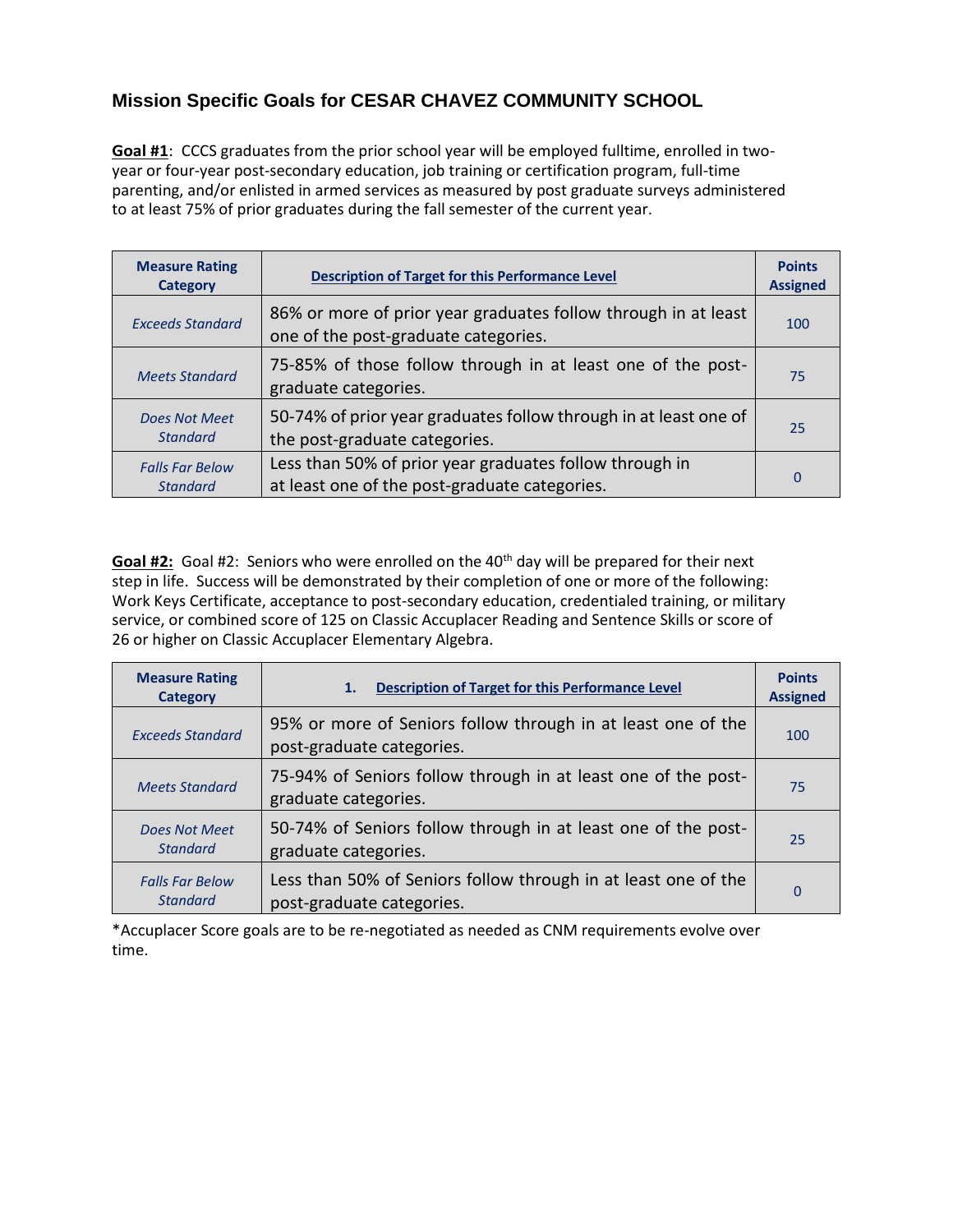# **Mission Specific Goal for Explore Academy**

Goal: At the end of each term, at least 70% of students, enrolled at both the 40<sup>th</sup> and 120<sup>th</sup> day, will pass\* 80% of the standards-based exit exams administered as a measure of proficiency on each seminar's specific required standards and skills.

| <b>Measure Rating</b><br><b>Category</b>  | <b>Description of Target for this Performance Level</b>        | <b>Points</b><br><b>Assigned</b> |
|-------------------------------------------|----------------------------------------------------------------|----------------------------------|
|                                           | At the end of each term, 81-100% of students will pass* 80% of |                                  |
|                                           | the standards-based exit exams administered as a measure of    |                                  |
| <b>Exceeds Standard</b>                   | proficiency on each seminar's specific required standards and  | 100                              |
|                                           | skills.                                                        |                                  |
|                                           | At the end of each term, 70-80% of students will pass* 80% of  |                                  |
|                                           | the standards-based exit exams administered as a measure of    |                                  |
| <b>Meets Standard</b>                     | proficiency on each seminar's specific required standards and  | 75                               |
|                                           | skills.                                                        |                                  |
|                                           | At the end of each term, 50-69% of students will pass* 80% of  |                                  |
| <b>Does Not Meet</b>                      | the standards-based exit exams administered as a measure of    |                                  |
| <b>Standard</b>                           | proficiency on each seminar's specific required standards and  | 25                               |
|                                           | skills.                                                        |                                  |
| <b>Falls Far Below</b><br><b>Standard</b> | At the end of each term, below 50% of students will pass* 80%  |                                  |
|                                           | of the standards-based exit exams administered as a measure of |                                  |
|                                           | proficiency on each seminar's specific required standards and  | 0                                |
|                                           | skills.                                                        |                                  |

\*pass >= 80%, or as indicated on the IEP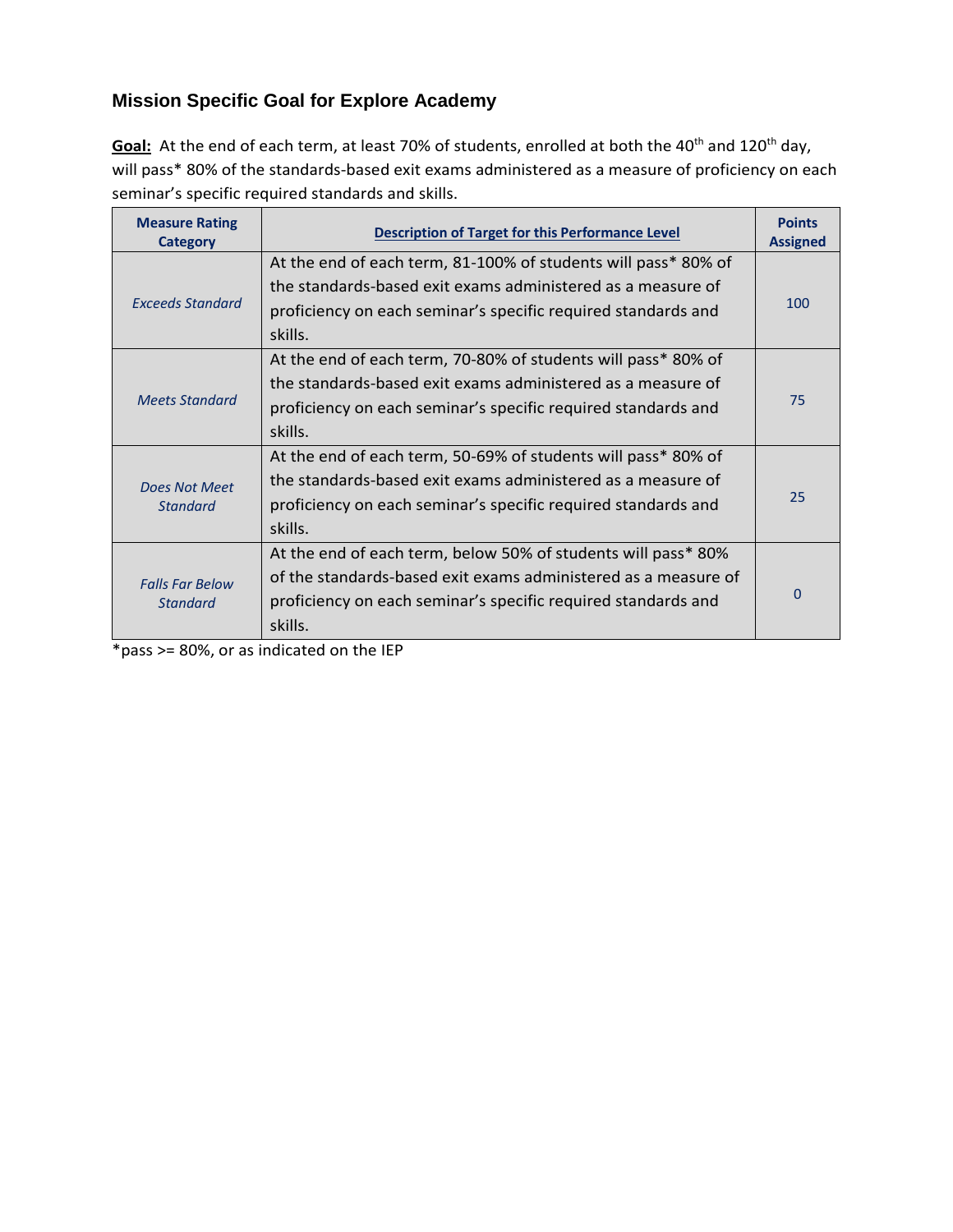## **Mission Specific Goal for La Academia Dolores Huerta**

**Goal:** Each academic year, at least 70% of La Academia Dolores Huerta (LADH) Charter School's 8<sup>th</sup> grade students listed on 40-day enrollment report will complete 20-volunteer hours within the community and will demonstrate increased cultural competence as measured by a panel presentation. Rubric provided by the school. (Students enrolled after the 40<sup>th</sup> day will participate but will not be included in the calculations for this target.)

| <b>Measure Rating</b><br><b>Category</b>  | <b>Description of Target for this Performance Level</b>                                                                                              | <b>Points</b><br><b>Assigned</b> |
|-------------------------------------------|------------------------------------------------------------------------------------------------------------------------------------------------------|----------------------------------|
| <b>Exceeds Standard</b>                   | 81-100% of 8 <sup>th</sup> grade students complete the 20-volunteer hours and earn a<br>grade of "C" (70%) or better on the panel presentation       | 100                              |
| <b>Meets Standard</b>                     | 70-80% of 8 <sup>th</sup> grade students complete the 20-volunteer hours and earn a<br>grade of "C" (70%) or better on the panel presentation        | 75                               |
| Does Not Meet<br><b>Standard</b>          | 50-69% of 8 <sup>th</sup> grade students complete the 20-volunteer hours and earn a<br>grade of "C" (70%) or better on the panel presentation        | 25                               |
| <b>Falls Far Below</b><br><b>Standard</b> | 49% and below of 8 <sup>th</sup> grade students complete the 20-volunteer hours and<br>earn a grade of "C" (70%) or better on the panel presentation | 0                                |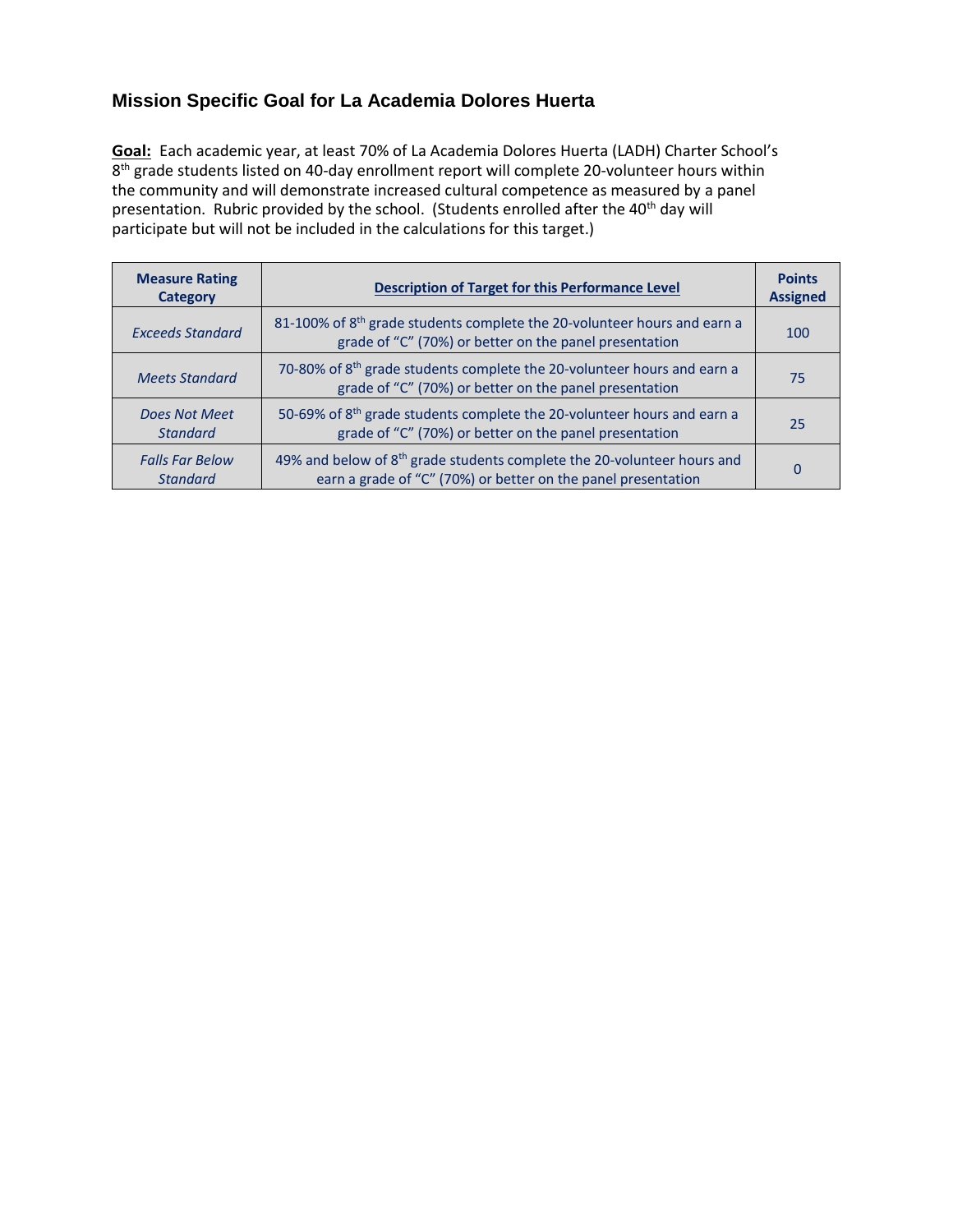#### **Mission Specific Goals for Middle College High School**

**Goal #1:** In accordance with the mission of Middle College High School, students will access concurrent enrollment to expand opportunities for postsecondary advancement. The school has set the following targets for earning college-level course credit based on the number of years enrolled at the school, as determined by their post-secondary transcripts.

- Each year, 80-90%, 1<sup>st</sup> year students, enrolled on the 40<sup>th</sup> and 120<sup>th</sup> day, will earn at least 3 credits of college-level classes(s).
- Each year, 80-90%, 2<sup>nd</sup> year students, enrolled on the 40<sup>th</sup> and 120<sup>th</sup> day, will have accumulated at least 9 credits of college-level classes(s).
- Each year, 80-90%, 3<sup>rd</sup> year students, enrolled on the 40<sup>th</sup> and 120<sup>th</sup> day, will have accumulated at least 18 credits of college-level classes(s).
- Each year, 80-90%,  $4<sup>th</sup>$  year students, enrolled on the  $40<sup>th</sup>$  and  $120<sup>th</sup>$  day, will have accumulated at least 36 credits of college-level classes(s).

| <b>Measure Rating</b><br><b>Category</b>  | <b>Description of Target for this Performance Level</b>                                                                                                                                                                                                                                                                                                                                                                                                                                                                                                                                                                                                                                                                                                                       | <b>Points</b><br><b>Assigned</b> |
|-------------------------------------------|-------------------------------------------------------------------------------------------------------------------------------------------------------------------------------------------------------------------------------------------------------------------------------------------------------------------------------------------------------------------------------------------------------------------------------------------------------------------------------------------------------------------------------------------------------------------------------------------------------------------------------------------------------------------------------------------------------------------------------------------------------------------------------|----------------------------------|
| <b>Exceeds Standard</b>                   | Each year, 91-100%, of 1 <sup>st</sup> year students, enrolled on the 40 <sup>th</sup> and 120 <sup>th</sup> day,<br>will earn at least 3 credits of college-level classes(s).<br>AND 91-100%, of 2 <sup>nd</sup> year students, enrolled on the 40 <sup>th</sup> and 120 <sup>th</sup> day, will<br>have accumulated at least 9 credits of college-level classes(s).<br>AND 91-100%, of 3 <sup>rd</sup> year students, enrolled on the 40 <sup>th</sup> and 120 <sup>th</sup> day, will<br>have accumulated at least 18 credits of college-level classes(s).<br>AND 91-100%, of 4 <sup>th</sup> year students, enrolled on the 40 <sup>th</sup> and 120 <sup>th</sup> day, will<br>have accumulated at least 36 credits of college-level classes(s).                         | 100                              |
| <b>Meets Standard</b>                     | Each year, 80-90%, of 1 <sup>st</sup> year students, enrolled on the 40 <sup>th</sup> and 120 <sup>th</sup> day,<br>will earn at least 3 credits of college-level classes(s).<br>AND 80-90%, of 2 <sup>nd</sup> year students, enrolled on the 40 <sup>th</sup> and 120 <sup>th</sup> day, will<br>have accumulated at least 9 credits of college-level classes(s).<br>AND 80-90%, of 3 <sup>rd</sup> year students, enrolled on the 40 <sup>th</sup> and 120 <sup>th</sup> day, will<br>have accumulated at least 18 credits of college-level classes(s).<br>AND 80-90%, of 4 <sup>th</sup> year students, enrolled on the 40 <sup>th</sup> and 120 <sup>th</sup> day, will<br>have accumulated at least 36 credits of college-level classes(s).                             | 75                               |
| <b>Does Not Meet</b><br><b>Standard</b>   | Each year, 65-79%, of 1 <sup>st</sup> year students, enrolled on the 40 <sup>th</sup> and 120 <sup>th</sup> day,<br>will earn at least 3 credits of college-level classes(s).<br>AND 65-79%, of $2^{nd}$ year students, enrolled on the 40 <sup>th</sup> and 120 <sup>th</sup> day, will<br>have accumulated at least 9 credits of college-level classes(s).<br>AND 65-79%, of 3 <sup>rd</sup> year students, enrolled on the 40 <sup>th</sup> and 120 <sup>th</sup> day, will<br>have accumulated at least 18 credits of college-level classes(s).<br>AND 65-79%, of 4 <sup>th</sup> year students, enrolled on the 40 <sup>th</sup> and 120 <sup>th</sup> day, will<br>have accumulated at least 36 credits of college-level classes(s).                                    | 25                               |
| <b>Falls Far Below</b><br><b>Standard</b> | Each year, Less than 65%, of 1 <sup>st</sup> year students, enrolled on the 40 <sup>th</sup> and 120 <sup>th</sup><br>day, will earn at least 3 credits of college-level classes(s).<br>AND Less than 65%, of 2 <sup>nd</sup> year students, enrolled on the 40 <sup>th</sup> and 120 <sup>th</sup> day,<br>will have accumulated at least 9 credits of college-level classes(s).<br>AND Less than 65%, of 3 <sup>rd</sup> year students, enrolled on the 40 <sup>th</sup> and 120 <sup>th</sup> day,<br>will have accumulated at least 18 credits of college-level classes(s).<br>AND Less than 65%, of 4 <sup>th</sup> year students, enrolled on the 40 <sup>th</sup> and 120 <sup>th</sup> day,<br>will have accumulated at least 36 credits of college-level classes(s). | $\mathbf 0$                      |

(Goal #2 on next page)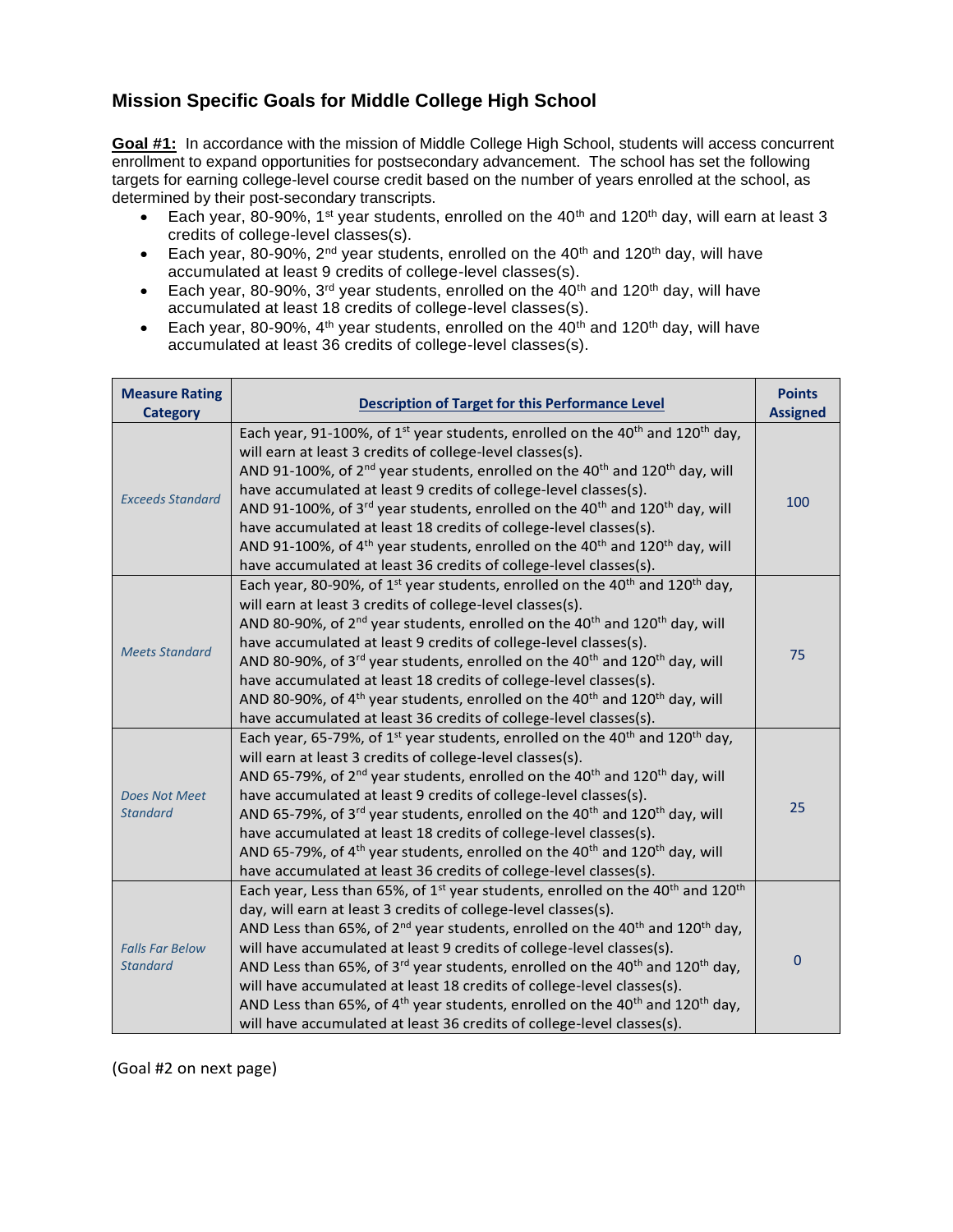**Goal #2**: The school has set a goal to match or surpass the norm-referenced goal of seventy-eight percent (78%) matriculation, with at least seventy percent (70%) of this student cohort retaining in college or post-secondary certificate program beyond their first semester after graduation from Middle College High School.

| <b>Measure Rating</b><br>Category         | <b>Description of Target for this Performance Level</b>                                                                                                                                                                                                           | <b>Points</b><br><b>Assigned</b> |
|-------------------------------------------|-------------------------------------------------------------------------------------------------------------------------------------------------------------------------------------------------------------------------------------------------------------------|----------------------------------|
| <b>Exceeds Standard</b>                   | 78-100% of MCHS graduates will enter college or a post-secondary certificate<br>program after graduation, with at least 80% of this student cohort demonstrating<br>retention after their first semester in college or post-secondary certificate program.        | 100                              |
| <b>Meets Standard</b>                     | 78-100% of MCHS graduates will enter college or a post-secondary certificate<br>program after graduation, with at least 70% of this student cohort demonstrating<br>retention after their first semester in college or post-secondary certificate program.        | 75                               |
| Does Not Meet<br><b>Standard</b>          | 65-77% of MCHS graduates will enter college or a post-secondary certificate<br>program after graduation, with at least 70% of this student cohort demonstrating<br>retention after their first semester in college or post-secondary certificate program.         | 25                               |
| <b>Falls Far Below</b><br><b>Standard</b> | Fewer than 65% of MCHS graduates will enter college or a post-secondary certificate<br>program after graduation, with at least 70% of this student cohort demonstrating<br>retention after their first semester in college or post-secondary certificate program. | $\Omega$                         |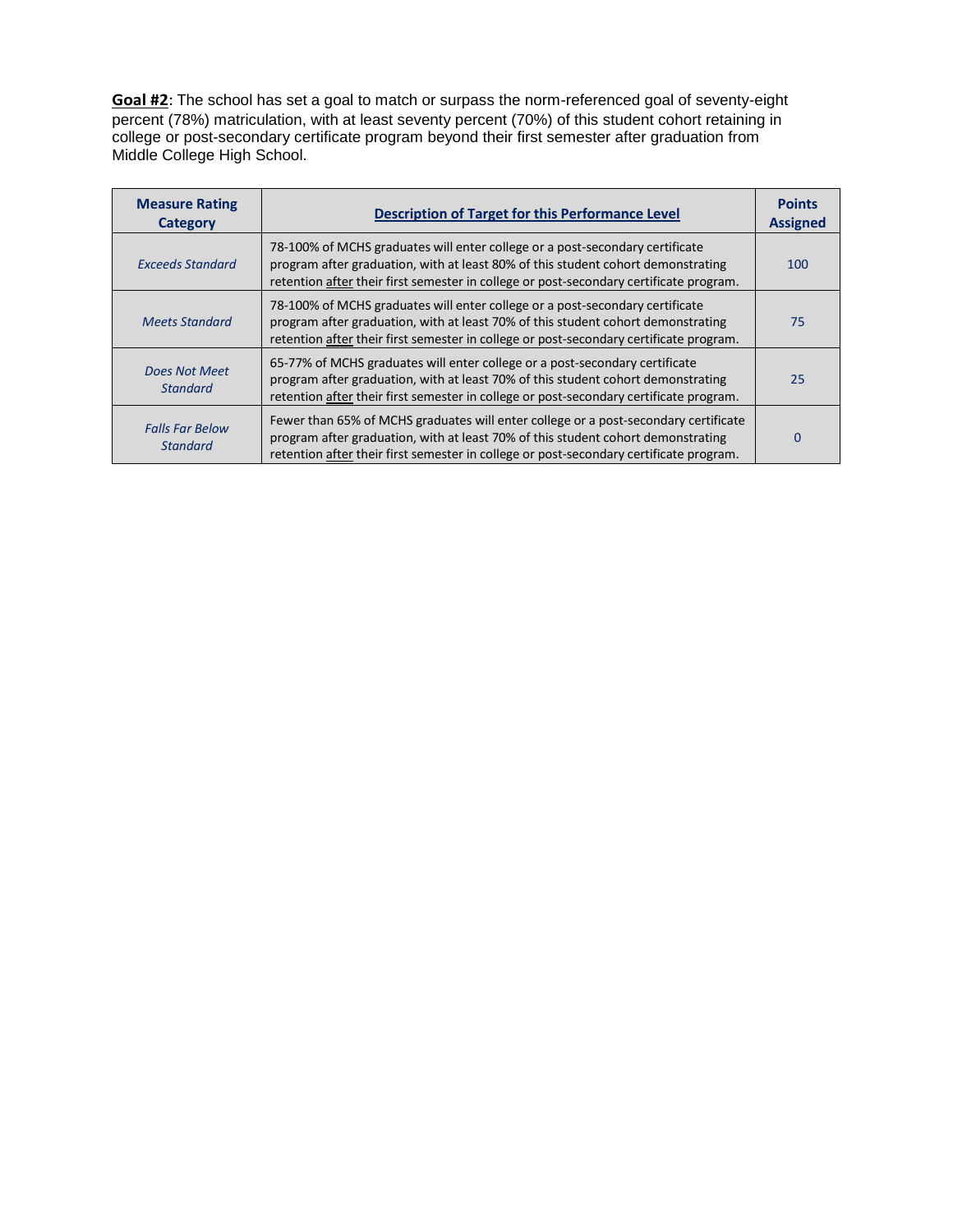## **Mission Specific Goal for New Mexico School for the Arts**

**Goal**: All 12<sup>th</sup> grade students who have attended New Mexico School for the Arts [NMSA] for six or more consecutive semesters will demonstrate proficiency as measured by individual arts department rubrics for a creative, collaborative department project that illustrates competency in their arts discipline, personal expression through their art form, and the ability to produce and carry out a comprehensive project.

| <b>Measure Rating</b><br><b>Category</b>  | <b>Description of Target for this Performance Level</b><br>1.                                                                                                                                        | <b>Points</b><br><b>Assigned</b> |
|-------------------------------------------|------------------------------------------------------------------------------------------------------------------------------------------------------------------------------------------------------|----------------------------------|
| Exceeds Standard                          | 80% or more of those students who have attended NMSA for six or more<br>consecutive semesters will demonstrate proficiency in the students' art form with<br>a passing grade of B (80%) or better.   | 100                              |
| <b>Meets Standard</b>                     | 80% or more of those students who have attended NMSA for six or more<br>consecutive semesters will demonstrate proficiency in the students' art form with<br>a passing grade of C (70%) or better.   | 75                               |
| Does Not Meet<br><b>Standard</b>          | 70% to 79% of those students who have attended NMSA for six or more<br>consecutive semesters will demonstrate proficiency in the students' art form with<br>a passing grade of C (70%) or better.    | 25                               |
| <b>Falls Far Below</b><br><b>Standard</b> | Less than 70% of those students who have attended NMSA for six or more<br>consecutive semesters will demonstrate proficiency in the students' art form with<br>a passing grade of C (70%) or better. | $\Omega$                         |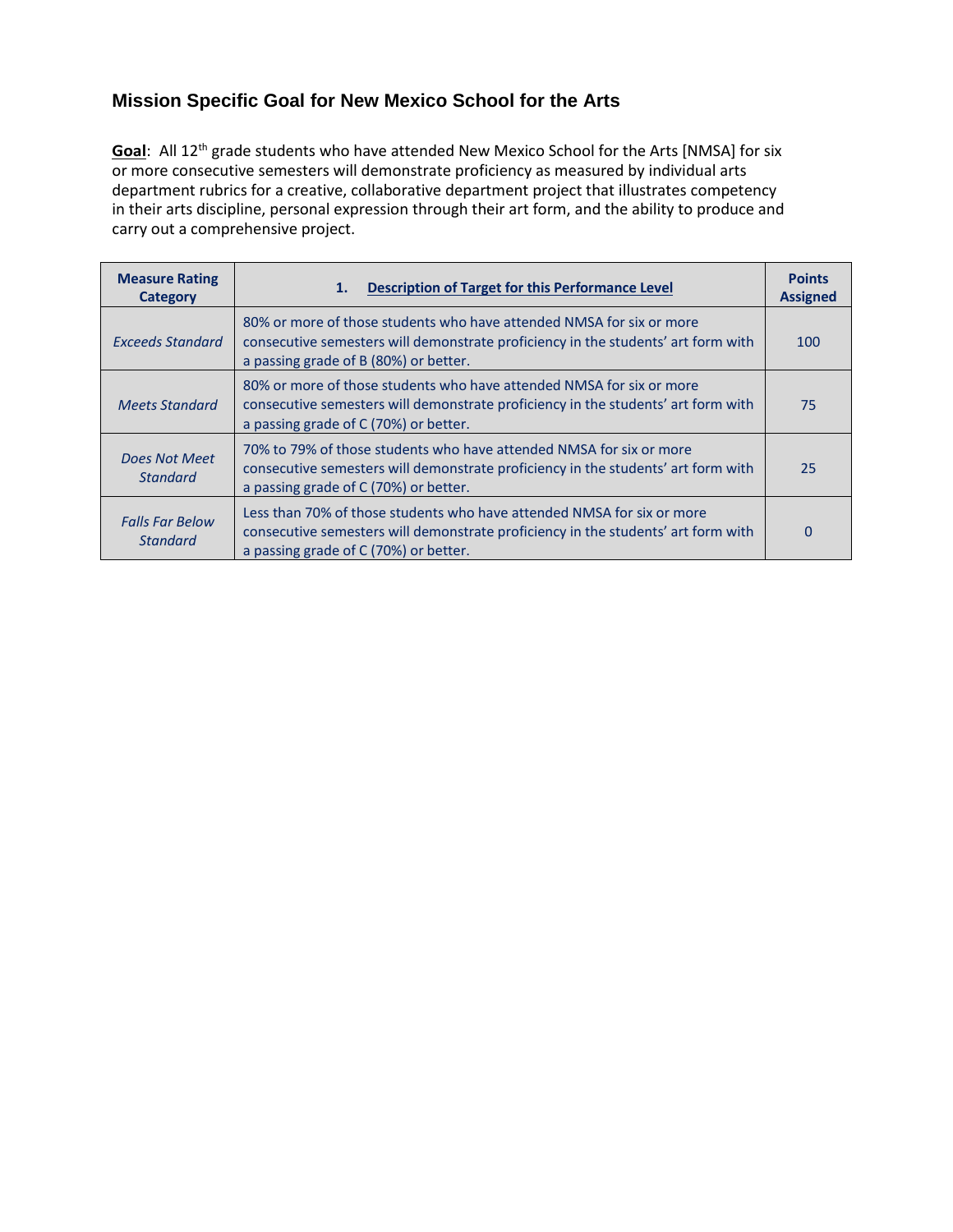## **Mission Specific Goal for Raíces del Saber Xinachtli Community School**

**Goal:** 75% of Raíces students who are administered the IPT assessment at the beginning-of-year and end-of-year will attain an annual growth rate in Spanish of one proficiency level as measured by the oral IPT (grades K-5), 5 points as measured by the IPT-1 (grades 2-3) in reading and writing, and 5 points as measured by IPT-2 (grades 4-5) in reading and writing; as measured by administration of the IPT assessment at beginning and end of year.

| <b>Measure Rating</b><br>Category         | <b>Description of Target for this Performance Level</b>                                                                                                                                                                                                                                                                                                                                                                                                                             | <b>Points</b><br><b>Assigned</b> |
|-------------------------------------------|-------------------------------------------------------------------------------------------------------------------------------------------------------------------------------------------------------------------------------------------------------------------------------------------------------------------------------------------------------------------------------------------------------------------------------------------------------------------------------------|----------------------------------|
| <b>Exceeds Standard</b>                   | 86-100% of Raices students who are administered the IPT assessment at<br>the beginning-of-year and end-of-year will attain an annual growth rate in<br>Spanish of one proficiency level as measured by the oral IPT (grades K-5), 5<br>points as measured by the IPT-1 (grades 2-3) in reading and writing, and 5<br>points as measured by IPT-2 (grades 4-5) in reading and writing; as<br>measured by administration of the IPT assessment at beginning and end<br>of year.       | 100                              |
| <b>Meets Standard</b>                     | 75-85% of Raíces students who are administered the IPT assessment at<br>the beginning-of-year and end-of-year will attain an annual growth rate in<br>Spanish of one proficiency level as measured by the oral IPT (grades K-5), 5<br>points as measured by the IPT-1 (grades 2-3) in reading and writing, and 5<br>points as measured by IPT-2 (grades 4-5) in reading and writing; as<br>measured by administration of the IPT assessment at beginning and end<br>of year.        | 75                               |
| <b>Does Not Meet</b><br><b>Standard</b>   | 60-74% of Raíces students who are administered the IPT assessment at<br>the beginning-of-year and end-of-year will attain an annual growth rate in<br>Spanish of one proficiency level as measured by the oral IPT (grades K-5), 5<br>points as measured by the IPT-1 (grades 2-3) in reading and writing, and 5<br>points as measured by IPT-2 (grades 4-5) in reading and writing; as<br>measured by administration of the IPT assessment at beginning and end<br>of year.        | 25                               |
| <b>Falls Far Below</b><br><b>Standard</b> | 59% and below of Raíces students who are administered the IPT<br>assessment at the beginning-of-year and end-of-year will attain an annual<br>growth rate in Spanish of one proficiency level as measured by the oral IPT<br>(grades K-5), 5 points as measured by the IPT-1 (grades 2-3) in reading<br>and writing, and 5 points as measured by IPT-2 (grades 4-5) in reading and<br>writing; as measured by administration of the IPT assessment at<br>beginning and end of year. | $\mathbf{0}$                     |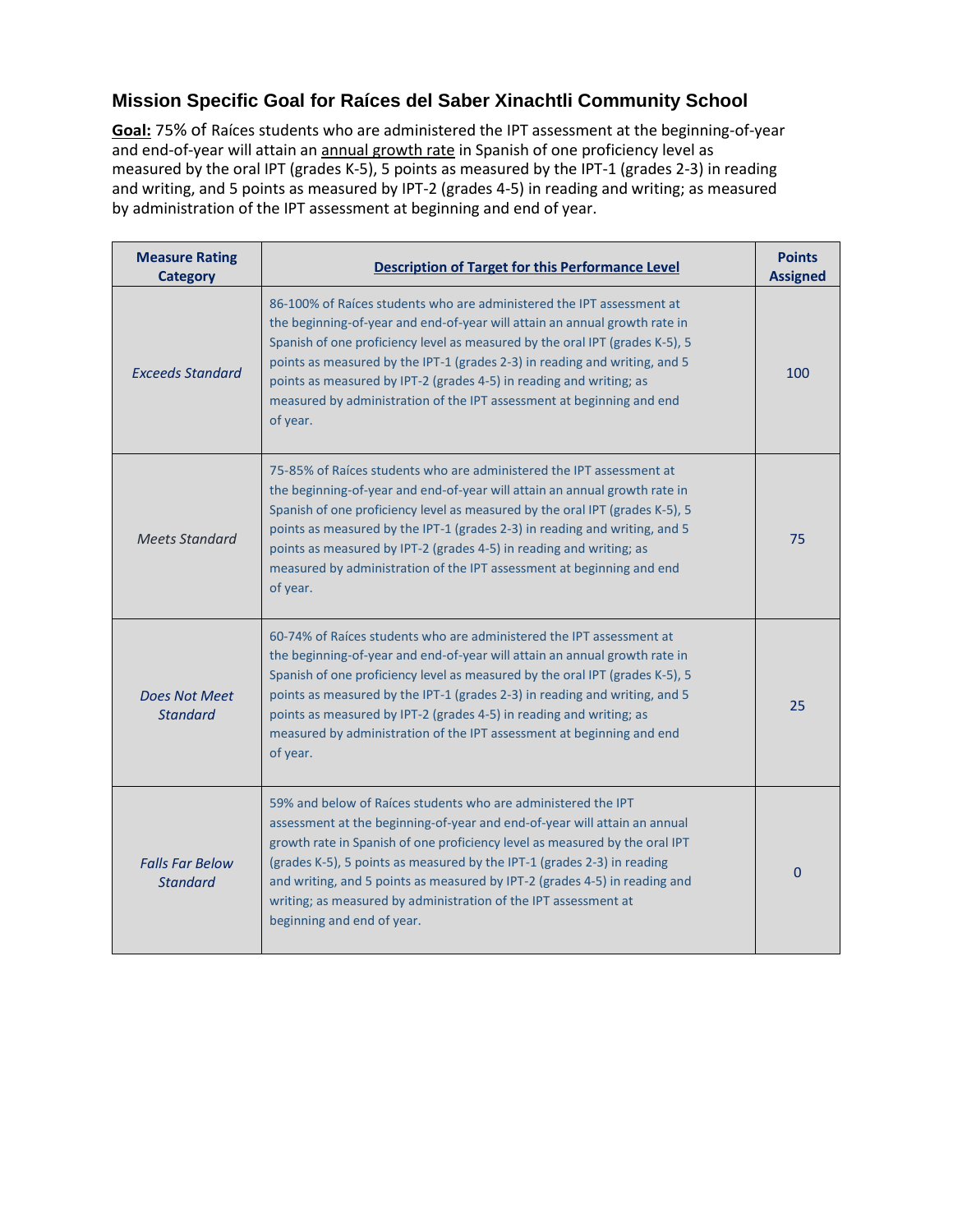## **Mission Specific Goal for School of Dreams Academy**

Goal: Each year, 75% of students in grades K-5, enrolled on the 40<sup>th</sup> and 120<sup>th</sup> day, will earn a "Level 3 out of 5 within a Mastery Grading Scale" or higher on a minimum of three (3) STEAM courses. AND 75% of students in grades 6-12, enrolled on the 40th and 120th day, will earn a "C" or better on a minimum of four (4) STEAM elective courses.

| <b>Measure Rating</b><br><b>Category</b>  | <b>Description of Target for this Performance Level</b>                                                                                                                                                                                                                                                                                                                                                                                | <b>Points</b><br><b>Assigned</b> |
|-------------------------------------------|----------------------------------------------------------------------------------------------------------------------------------------------------------------------------------------------------------------------------------------------------------------------------------------------------------------------------------------------------------------------------------------------------------------------------------------|----------------------------------|
| <b>Exceeds Standard</b>                   | Each year, 90-100% of students in grades K-5, enrolled on the $40th$<br>and 120 <sup>th</sup> day, will earn a "Level 3 out of 5 within a Mastery Grading<br>Scale" or higher on a minimum of three (3) STEAM courses. AND<br>90-100% of students in grades 6-12, enrolled on the 40 <sup>th</sup> and 120 <sup>th</sup><br>day, will earn a "C" or better on a minimum of four (4) STEAM<br>elective courses.                         | 100                              |
| <b>Meets Standard</b>                     | Each year, 75-89% of students in grades K-5, enrolled on the 40 <sup>th</sup><br>and 120 <sup>th</sup> day, will earn a "Level 3 out of 5 within a Mastery Grading<br>Scale" or higher on a minimum of three (3) STEAM courses. AND<br>75-89% of students in grades 6-12, enrolled on the 40 <sup>th</sup> and 120 <sup>th</sup><br>day, will earn a "C" or better on a minimum of four (4) STEAM<br>elective courses.                 | 75                               |
| Does Not Meet<br><b>Standard</b>          | Each year, 65-74% of students in grades K-5, enrolled on the 40 <sup>th</sup><br>and 120 <sup>th</sup> day, will earn a "Level 3 out of 5 within a Mastery Grading<br>Scale" or higher on a minimum of three (3) STEAM courses. AND<br>65-74% of students in grades 6-12, enrolled on the 40 <sup>th</sup> and 120 <sup>th</sup><br>day, will earn a "C" or better on a minimum of four (4) STEAM<br>elective courses.                 | 25                               |
| <b>Falls Far Below</b><br><b>Standard</b> | Each year, Less than 65% of students in grades K-5, enrolled on the<br>40 <sup>th</sup> and 120 <sup>th</sup> day, will earn a "Level 3 out of 5 within a Mastery<br>Grading Scale" or higher on a minimum of three (3) STEAM courses.<br>AND Less than 65% of students in grades 6-12, enrolled on the 40 <sup>th</sup><br>and 120 <sup>th</sup> day, will earn a "C" or better on a minimum of four $(4)$<br>STEAM elective courses. | 0                                |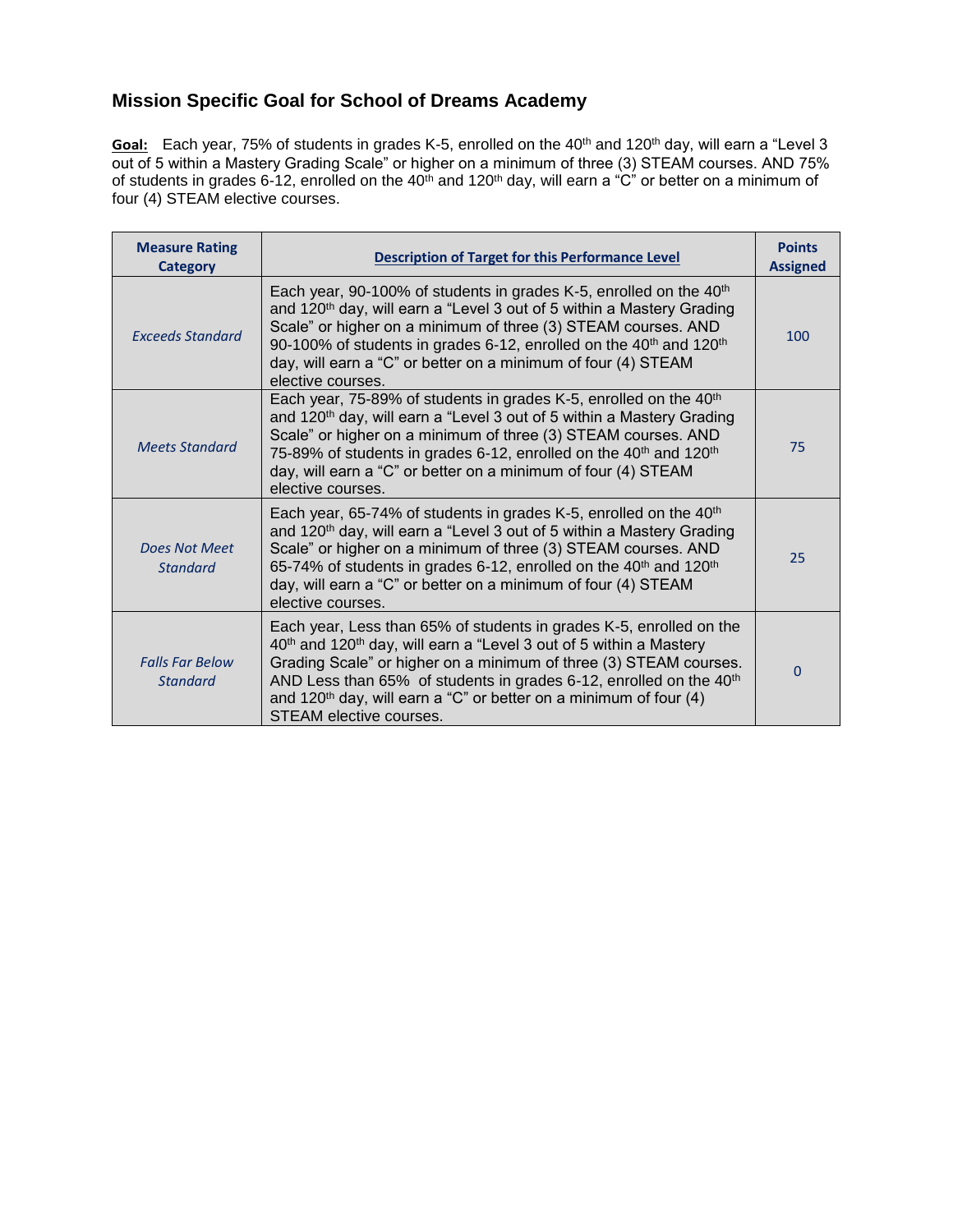# **Mission Specific Goal for Solare Collegiate Charter School**

Goal: On the EOY assessment, 80% of 5<sup>th</sup> and 6<sup>th</sup> grade Solare Collegiate scholars, enrolled on the 40<sup>th</sup> and 120<sup>th</sup> day STARS report, will score a 3 or better AND 80% of 7<sup>th</sup> and 8<sup>th</sup> grade Solare Collegiate scholars, enrolled on the 40<sup>th</sup> and 120<sup>th</sup> day STARS report, will score a 4 on the Critical Thinking VALUE Rubric.

| <b>Measure Rating</b><br><b>Category</b>  | <b>Description of Target for this Performance Level</b>                                                                                                                                                                                                                                                                                                                                                            | <b>Points</b><br><b>Assigned</b> |
|-------------------------------------------|--------------------------------------------------------------------------------------------------------------------------------------------------------------------------------------------------------------------------------------------------------------------------------------------------------------------------------------------------------------------------------------------------------------------|----------------------------------|
| <b>Exceeds Standard</b>                   | 90 - 100% of $5th$ and $6th$ grade Solare Collegiate scholars,<br>enrolled on the 40 <sup>th</sup> and 120 <sup>th</sup> day STARS report, will score a 3<br>or better AND 90-100% of $7th$ and $8th$ grade Solare Collegiate<br>scholars, enrolled on the 40 <sup>th</sup> and 120 <sup>th</sup> day STARS report, will<br>score a 4 on the Critical Thinking VALUE Rubric.                                       | 100                              |
| <b>Meets Standard</b>                     | 80 - 89% of 5 <sup>th</sup> and 6 <sup>th</sup> grade Solare Collegiate scholars,<br>enrolled on the 40 <sup>th</sup> and 120 <sup>th</sup> day STARS report, will score a 3<br>or better AND 80-89% of 7 <sup>th</sup> and 8 <sup>th</sup> grade Solare Collegiate<br>scholars, enrolled on the 40 <sup>th</sup> and 120 <sup>th</sup> day STARS report, will<br>score a 4 on the Critical Thinking VALUE Rubric. | 75                               |
| Does Not Meet<br><b>Standard</b>          | $65$ - 79% of $5th$ and $6th$ grade Solare Collegiate scholars,<br>enrolled on the 40 <sup>th</sup> and 120 <sup>th</sup> day STARS report, will score a 3<br>or better AND 65-79% of $7th$ and $8th$ grade Solare Collegiate<br>scholars, enrolled on the 40 <sup>th</sup> and 120 <sup>th</sup> day STARS report, will<br>score a 4 on the Critical Thinking VALUE Rubric.                                       | 25                               |
| <b>Falls Far Below</b><br><b>Standard</b> | Less than 65% of $5th$ and $6th$ grade Solare Collegiate scholars,<br>enrolled on the 40 <sup>th</sup> and 120 <sup>th</sup> day STARS report, will score a 3<br>or better AND less than 65% of $7th$ and $8th$ grade Solare<br>Collegiate scholars, enrolled on the 40 <sup>th</sup> and 120 <sup>th</sup> day STARS<br>report, will score a 4 on the Critical Thinking VALUE Rubric.                             | $\Omega$                         |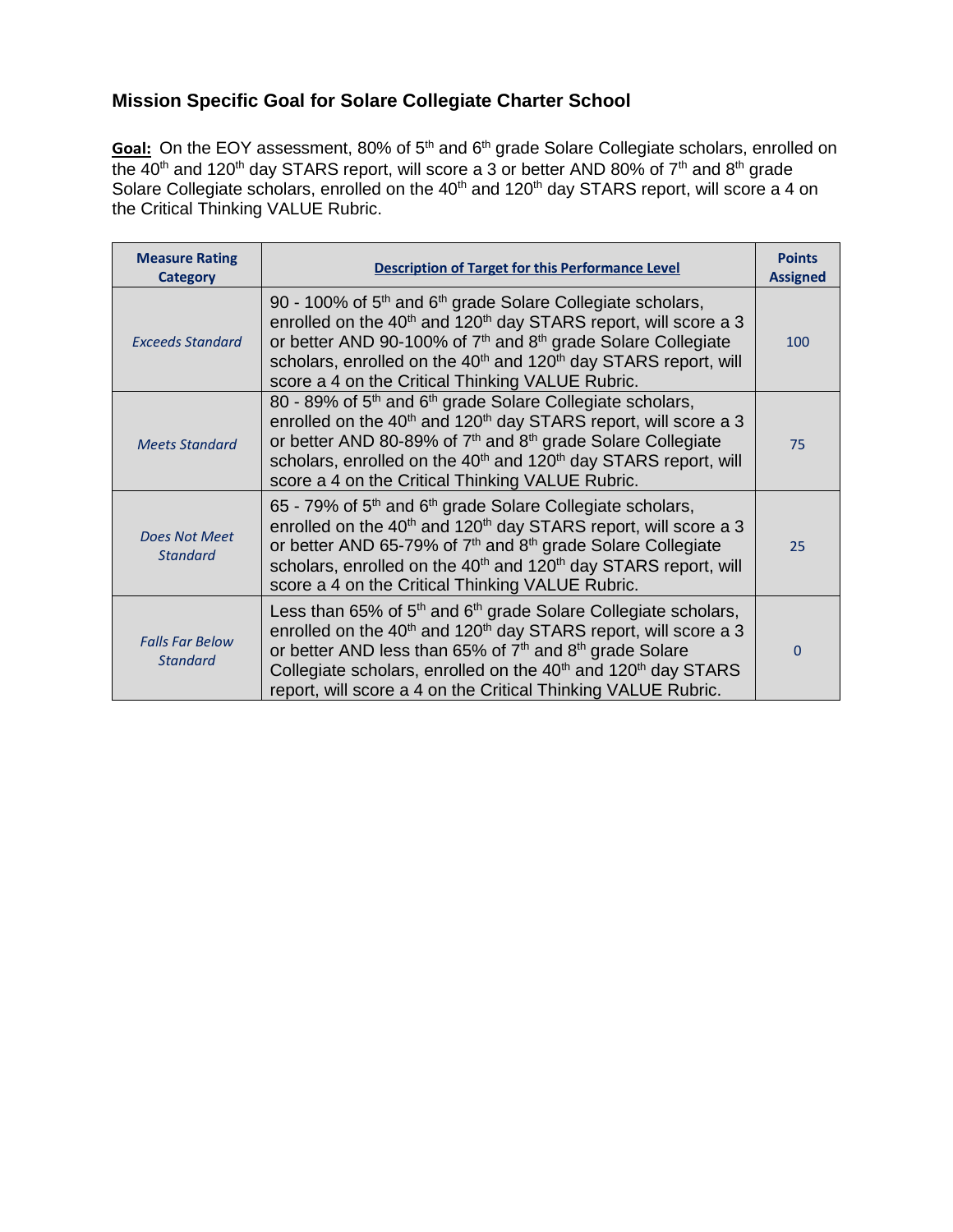#### **Mission Specific Goals for SOUTHWEST AERONAUTICS, MATHEMATICS, and SCIENCE ACADEMY (SAMS ACADEMY)**

Goal #1: 75% of students in grades 7-9, enrolled on 40<sup>th</sup> day, will complete the SMART Lab elective annually with a score of "C" or better;

| <b>Measure Rating</b><br>Category         | <b>Description of Target for this Performance Level</b>                       | <b>Points</b><br><b>Assigned</b> |
|-------------------------------------------|-------------------------------------------------------------------------------|----------------------------------|
|                                           | 86% - 100% of students in grades 7-9, enrolled on 40 <sup>th</sup> day, will  |                                  |
| <b>Exceeds Standard</b>                   | complete the SMART Lab elective annually with a score of "C" or               | 100                              |
|                                           | better;                                                                       |                                  |
|                                           | 75-85% of students in grades 7-9, enrolled on 40 <sup>th</sup> day, will      |                                  |
| <b>Meets Standard</b>                     | complete the SMART Lab elective annually with a score of "C" or               | 75                               |
|                                           | better;                                                                       |                                  |
|                                           | 60-74% of students in grades 7-9, enrolled on $40^{th}$ day, will             |                                  |
| Does Not Meet<br><b>Standard</b>          | complete the SMART Lab elective annually with a score of "C" or               | 25                               |
|                                           | better;                                                                       |                                  |
| <b>Falls Far Below</b><br><b>Standard</b> | 59% or less of students in grades 7-9, enrolled on 40 <sup>th</sup> day, will |                                  |
|                                           | complete the SMART Lab elective annually with a score of "C" or               | $\overline{0}$                   |
|                                           | better                                                                        |                                  |

Goal #2: 75% of students in each grade level 10-12, enrolled on the 40<sup>th</sup> day, will take one STEAM elective, at least 0.5 credit annually, earning a "C" or better.

| <b>Measure Rating</b><br><b>Category</b>  | <b>Description of Target for this Performance Level</b>                                                                                                                              | <b>Points</b><br><b>Assigned</b> |
|-------------------------------------------|--------------------------------------------------------------------------------------------------------------------------------------------------------------------------------------|----------------------------------|
| <b>Exceeds Standard</b>                   | 76-100% of students in each grade level 10-12, enrolled on the<br>40 <sup>th</sup> day, will take one STEAM elective*, at least 0.5 credit<br>annually, earning a "C" or better.     | 100                              |
| <b>Meets Standard</b>                     | 75-85% of students in each grade level 10-12, enrolled on the<br>40 <sup>th</sup> day, will take one STEAM elective*, at least 0.5 credit<br>annually, earning a "C" or better.      | 75                               |
| Does Not Meet<br><b>Standard</b>          | 60-74% of students in each grade level 10-12, enrolled on the<br>40 <sup>th</sup> day, will take one STEAM elective*, at least 0.5 credit<br>annually, earning a "C" or better.      | 25                               |
| <b>Falls Far Below</b><br><b>Standard</b> | 59% or less of students in each grade level 10-12, enrolled on the<br>40 <sup>th</sup> day, will take one STEAM elective*, at least 0.5 credit<br>annually, earning a "C" or better. | 0                                |

\*STEAM electives may include online courses, dual credit, SMART Lab, aeronautics, Science Olympiad, robotics, or Cyber Patriots.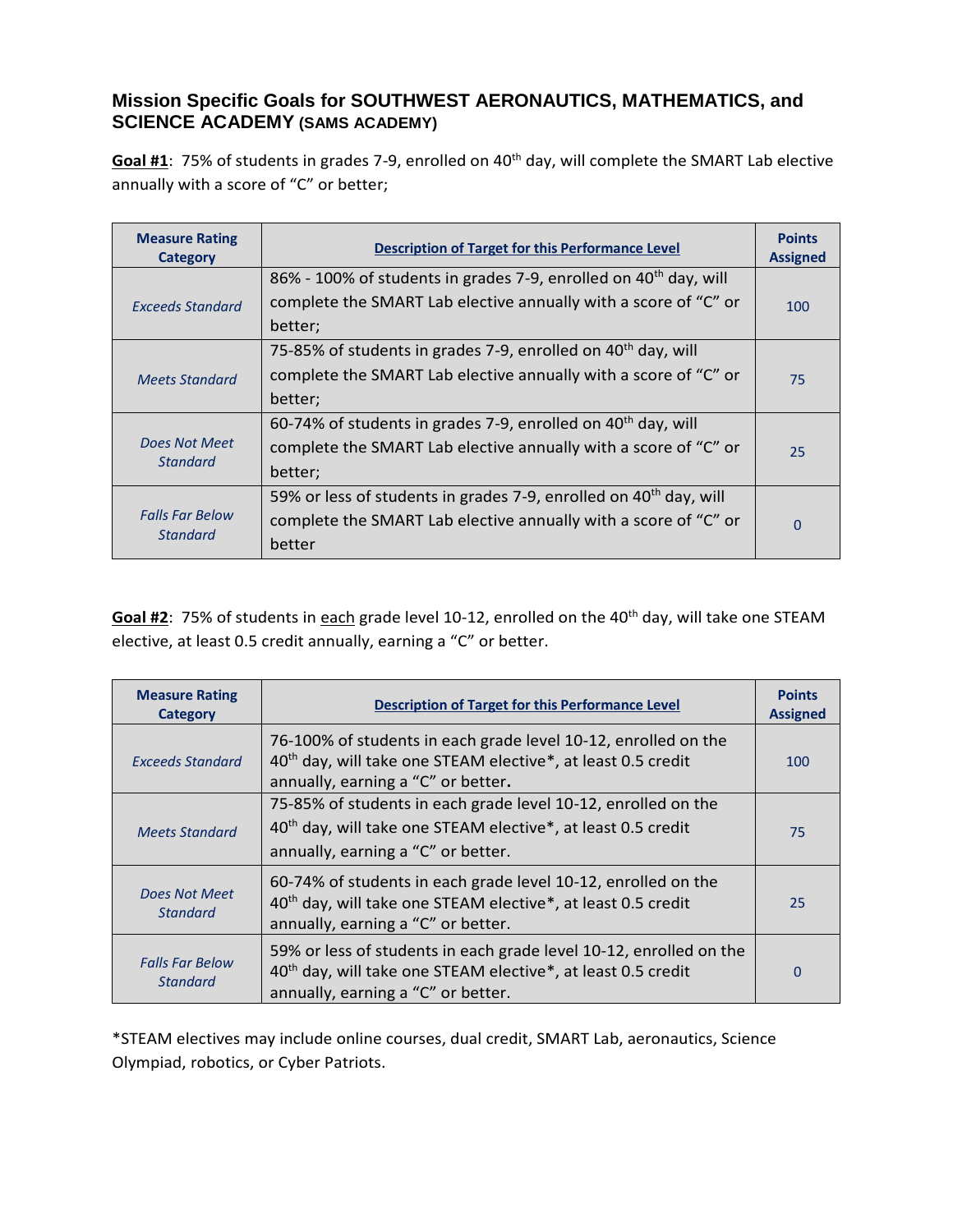# **Mission Specific Goals for SOUTHWEST PREPARATORY LEARNING CENTER**

**Goal #1**: 80% of 7th graders, enrolled at 120 day of both the prior and current school year, will complete one online course each semester and 80% of 8<sup>th</sup> graders, enrolled at 120 day of both the prior and current school year, will complete two online courses each semester, with a B or better.

| <b>Measure Rating</b><br><b>Category</b>  | <b>Description of Target for this Performance Level</b>                                                                                                                                                                                                                                                                       | <b>Points Assigned</b> |
|-------------------------------------------|-------------------------------------------------------------------------------------------------------------------------------------------------------------------------------------------------------------------------------------------------------------------------------------------------------------------------------|------------------------|
| <b>Exceeds Standard</b>                   | 90% -100% of $7th$ graders, enrolled at 120 day of both the prior and<br>current school year, completed one online course each semester<br>and 90-100% of $8th$ graders, enrolled at 120 day of both the prior<br>and current school year, completed two online courses each<br>semester, with a B or better.                 | 100                    |
| <b>Meets Standard</b>                     | 80-89% of 7 <sup>th</sup> graders, enrolled at 120 day of both the prior and<br>current school year, completed one online course each semester<br>and 80-89% of 8 <sup>th</sup> graders, enrolled at 120 day of both the prior and<br>current school year, completed two online courses each semester,<br>with a B or better. | 75                     |
| Does Not Meet<br>Standard                 | 70-79% of 7 <sup>th</sup> graders, enrolled at 120 day of both the prior and<br>current school year, completed one online course each semester<br>and 70-79% of 8 <sup>th</sup> graders, enrolled at 120 day of both the prior and<br>current school year, completed two online courses each semester,<br>with a B or better. | 25                     |
| <b>Falls Far Below</b><br><b>Standard</b> | 69% or less of $7th$ graders, enrolled at 120 day of both the prior and<br>current school year, completed one online course each semester<br>and 69% or less of 8 <sup>th</sup> graders, enrolled at 120 day of both the prior<br>and current school year, completed two online courses each<br>semester, with a B or better. | O                      |

Goal #2: 80% of 4<sup>th</sup>, 5<sup>th</sup> and 6<sup>th</sup> graders enrolled on the 40<sup>th</sup> and 120<sup>th</sup> days will complete the Smart Lab technology course, each semester, with a B or better.

| <b>Measure Rating</b><br>Category         | <b>Description of Target for this Performance Level</b>                                                                                                                                                                     | <b>Points</b><br><b>Assigned</b> |
|-------------------------------------------|-----------------------------------------------------------------------------------------------------------------------------------------------------------------------------------------------------------------------------|----------------------------------|
| <b>Exceeds Standard</b>                   | 90% -100% of 4 <sup>th</sup> , 5 <sup>th</sup> and 6 <sup>th</sup> graders enrolled on the 40 <sup>th</sup> and 120 <sup>th</sup> days<br>complete the Smart Lab technology course, each semester, with a B or<br>better.   | 100                              |
| <b>Meets Standard</b>                     | 80% - 89% of 4 <sup>th</sup> , 5 <sup>th</sup> and 6 <sup>th</sup> graders enrolled on the 40 <sup>th</sup> and 120 <sup>th</sup> days<br>complete the Smart Lab technology course, each semester, with a B or<br>better.   | 75                               |
| Does Not Meet<br><b>Standard</b>          | 70-79% of 4 <sup>th</sup> , 5 <sup>th</sup> and 6 <sup>th</sup> graders enrolled on the 40 <sup>th</sup> and 120 <sup>th</sup> days<br>complete the Smart Lab technology course, each semester, with a B or<br>better.      | 25                               |
| <b>Falls Far Below</b><br><b>Standard</b> | 69% or less of 4 <sup>th</sup> , 5 <sup>th</sup> and 6 <sup>th</sup> graders enrolled on the 40 <sup>th</sup> and 120 <sup>th</sup> days<br>complete the Smart Lab technology course, each semester, with a B or<br>better. | 0                                |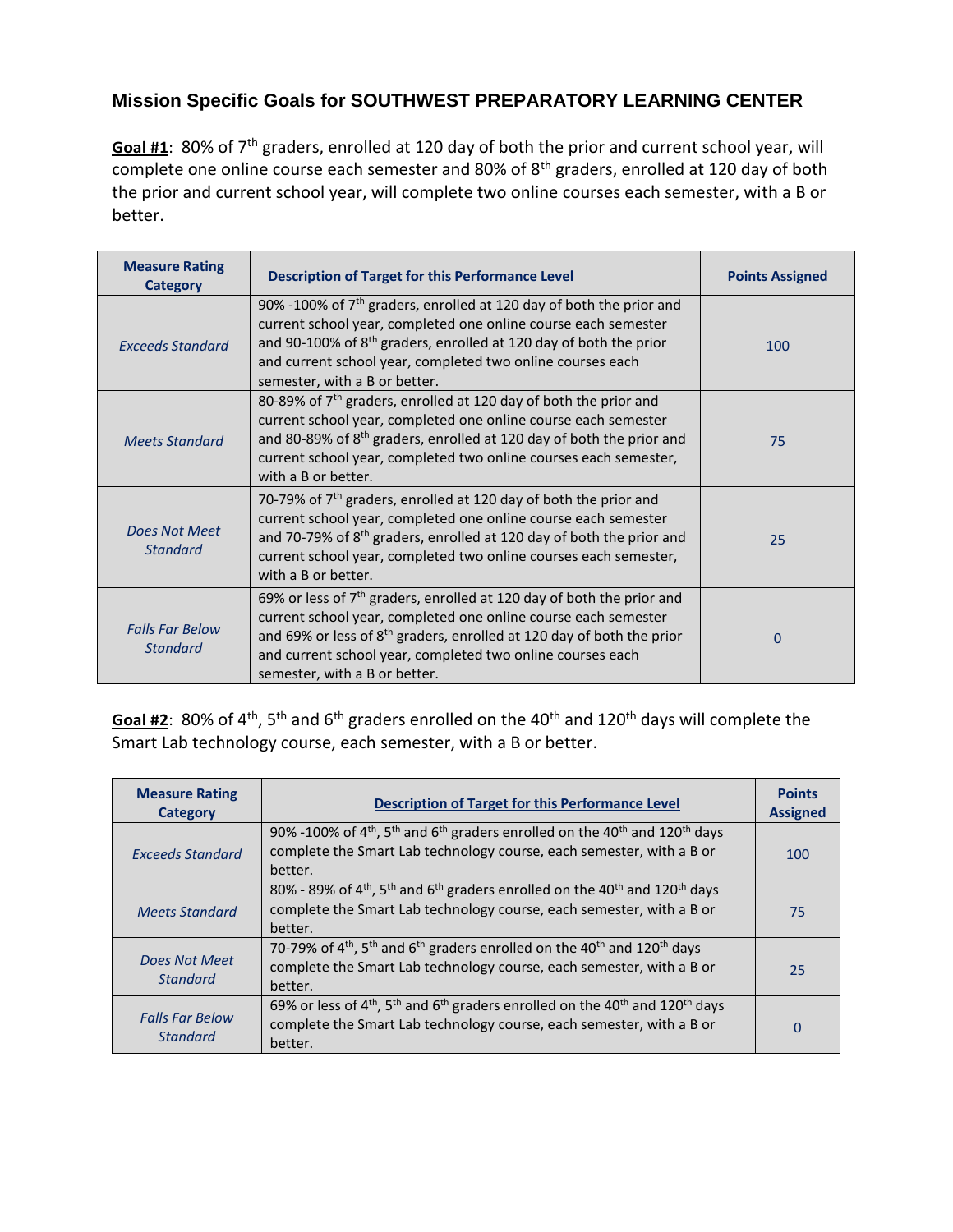#### **Mission Specific Goals for Southwest Secondary Learning Center**

Goal #1: Each year 75% of 9<sup>th</sup> and 10<sup>th</sup> grade students enrolled on the 40<sup>th</sup> and 120<sup>th</sup> day of the current school year will earn a "C" or better in Smart Lab, SSLC's College and Career Readiness S.T.E.A.M. Lab.

| <b>Measure Rating</b><br><b>Category</b>  | <b>Description of Target for this Performance Level</b>                                                                                                                                                                                                | <b>Points Assigned</b> |
|-------------------------------------------|--------------------------------------------------------------------------------------------------------------------------------------------------------------------------------------------------------------------------------------------------------|------------------------|
| <b>Exceeds Standard</b>                   | 86-100% of 9 <sup>th</sup> and 10 <sup>th</sup> grade students enrolled on the 40 <sup>th</sup> and 120 <sup>th</sup> day<br>of the current school year will earn a "C" or better in Smart Lab, SSLC's<br>College and Career Readiness S.T.E.A.M. Lab. | 100                    |
| <b>Meets Standard</b>                     | 75-85% of 9 <sup>th</sup> and 10 <sup>th</sup> grade students enrolled on the 40 <sup>th</sup> and 120 <sup>th</sup> day<br>of the current school year will earn a "C" or better in Smart Lab, SSLC's<br>College and Career Readiness S.T.E.A.M. Lab.  | 75                     |
| Does Not Meet<br><b>Standard</b>          | 60-74% of 9 <sup>th</sup> and 10 <sup>th</sup> grade students enrolled on the 40 <sup>th</sup> and 120 <sup>th</sup> day<br>of the current school year will earn a "C" or better in Smart Lab, SSLC's<br>College and Career Readiness S.T.E.A.M. Lab.  | 25                     |
| <b>Falls Far Below</b><br><b>Standard</b> | <60% of 9 <sup>th</sup> and 10 <sup>th</sup> grade students enrolled on the 40 <sup>th</sup> and 120 <sup>th</sup> day of<br>the current school year will earn a "C" or better in Smart Lab, SSLC's<br>College and Career Readiness S.T.E.A.M. Lab.    | $\Omega$               |

**Goal #2**: Each academic year, 75% of 11th and 12th grade students enrolled at 40 and 120 day of the current school year in a dual credit, SMART Lab, or CCR elective will achieve a grade of "C" or better.

| <b>Measure Rating</b><br><b>Category</b>  | Description of Target for this Performance Level                                                                                                                                                           | <b>Points</b><br><b>Assigned</b> |
|-------------------------------------------|------------------------------------------------------------------------------------------------------------------------------------------------------------------------------------------------------------|----------------------------------|
| <b>Exceeds Standard</b>                   | 90 - 100% of $11th$ and $12th$ grade students enrolled at 40<br>and 120 day of the current school year in dual credit,<br>SMART Lab, or CCR elective will achieve a grade of "C" or<br>better.             | 100                              |
| <b>Meets Standard</b>                     | 75 – 89% of $11th$ and $12th$ grade students enrolled at 40<br>and 120 day of the current school year in dual credit,<br>SMART Lab, or CCR elective will achieve a grade of "C" or<br>better.              | 75                               |
| Does Not Meet<br><b>Standard</b>          | 60 - 74% of $11th$ and $12th$ grade students enrolled at 40<br>and 120 day of the current school year in dual credit,<br>SMART Lab, or CCR elective will achieve a grade of "C" or<br>better.              | 25                               |
| <b>Falls Far Below</b><br><b>Standard</b> | <60% of 11 <sup>th</sup> and 12 <sup>th</sup> grade students enrolled at 40 and 120 day of<br>the current school year in dual credit, SMART Lab, or CCR elective<br>will achieve a grade of "C" or better. | 0                                |